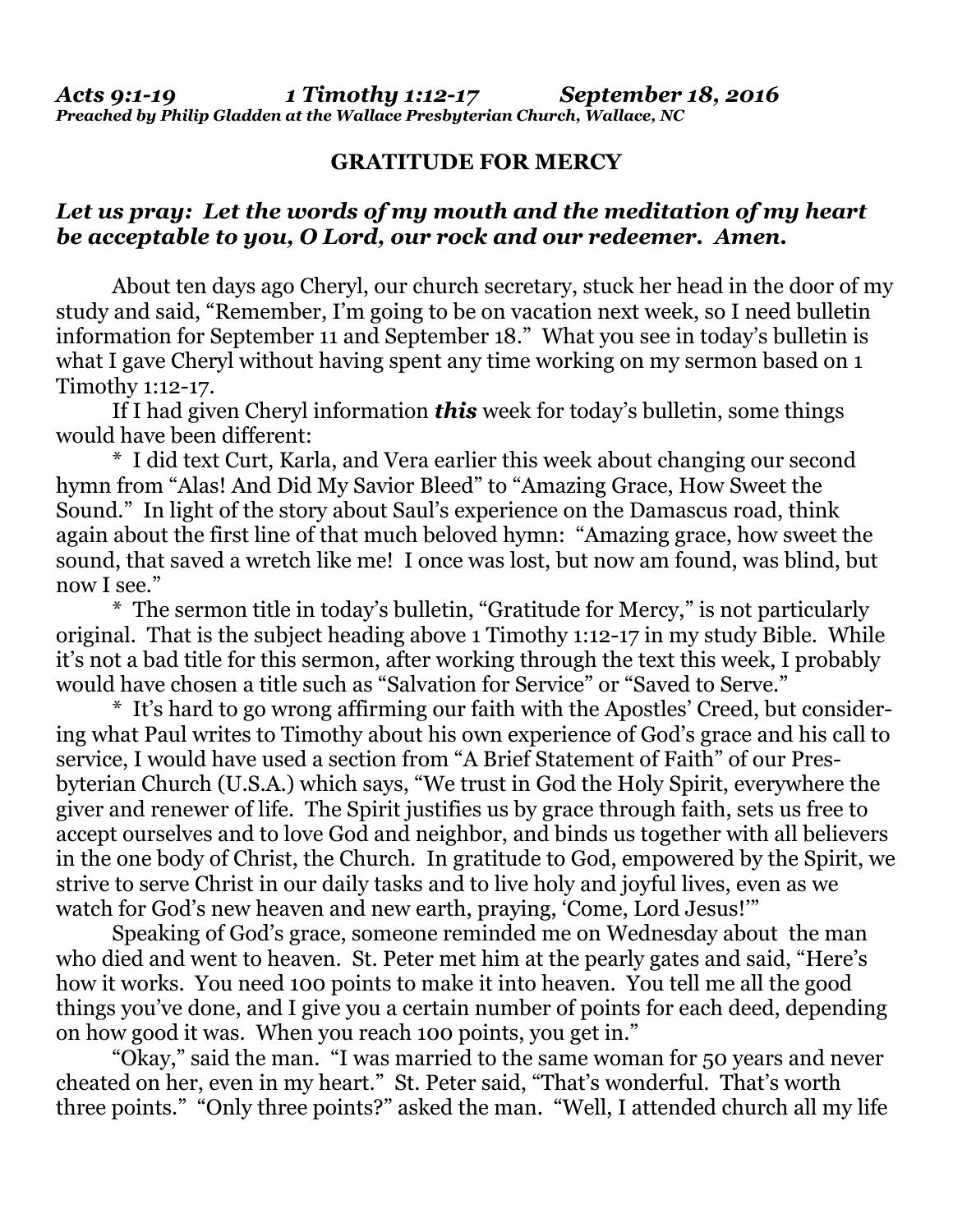and supported its ministry with my tithe and service." "Terrific," said St. Peter, "that's certainly worth a point." "One point!" cried the man. "Okay, how about this? I started a soup kitchen in my city and worked in a shelter for homeless veterans." "Fantastic," said St. Peter. "That's two more points." "TWO POINTS!" shouted the man. "At this rate, the only way I'm gonna get into heaven is by the grace of God." St. Peter smiled and said, "Come on in!"

 The joke is right — you can't *earn* your place in heaven. That's given to you by the grace of God, a pure gift. But the "works" that the flustered man listed for St. Peter are nothing to laugh at. However, it's important to get the order right. As Ephesians 2:8-10 reminds us, "For by grace you have been saved through faith, and this is not your own doing; it is the gift of God — not the result of works, so that no one may boast. For we are what he has made us, created in Jesus Christ for good works, which God prepared beforehand to be our way of life."

 From May 29-31, 1934, thirty-nine ordained ministers, fifty-three church members, and six university professors representing the Lutheran, Reformed, and United churches met in the Gemarke Church, Barmen, in the city of Wupperthal, Germany. "The Theological Declaration of Barmen was written by [this] group of church leaders . . . to help Christians withstand the challenges of the Nazi party and of the socalled 'German Christians,' a popular movement that saw no conflict between Christianity and the ideals of Hitler's National Socialism."

 The declaration cites scripture texts and rejects false doctrines. The delegates stated, "As members of Lutheran, Reformed, and United churches, we may and must speak with one voice in this matter today. Precisely because we want to be and to remain faithful to our various Confessions, we may not keep silent, since we believe that we have been given a common message to utter in a time of common need and temptation. . . In view of the errors of the 'German Christians' of the present Reich Church government which are devastating the church and are also thereby breaking up the unity of the German Evangelical Church, we confess the following evangelical truths. . ."

 The second affirmation cites 1 Corinthians 1:30, "Christ Jesus, whom God made our wisdom, our righteousness and sanctification and redemption." The declaration then boldly proclaims, "As Jesus Christ is God's assurance of the forgiveness of all our sins, so in the same way and with the same seriousness is he also God's mighty claim upon our whole life. Through him befalls us a joyful deliverance from the godless fetters of this world for a free, grateful service to his creatures. We reject the false doctrine, as though there were areas of our life in which we would not belong to Jesus Christ, but to other lords — areas in which we would not need justification and sanctification through him."1

 I have always liked Flannery O'Connors' comment about the Apostle Paul, "I reckon the Lord knew that the only way to make a Christian out of that one was to knock him off his horse." Of course, the Damascus road story doesn't say a word about Saul riding on a horse, but maybe he decided not to walk the 150 or so miles from Jerusalem in the south to Damascus up north.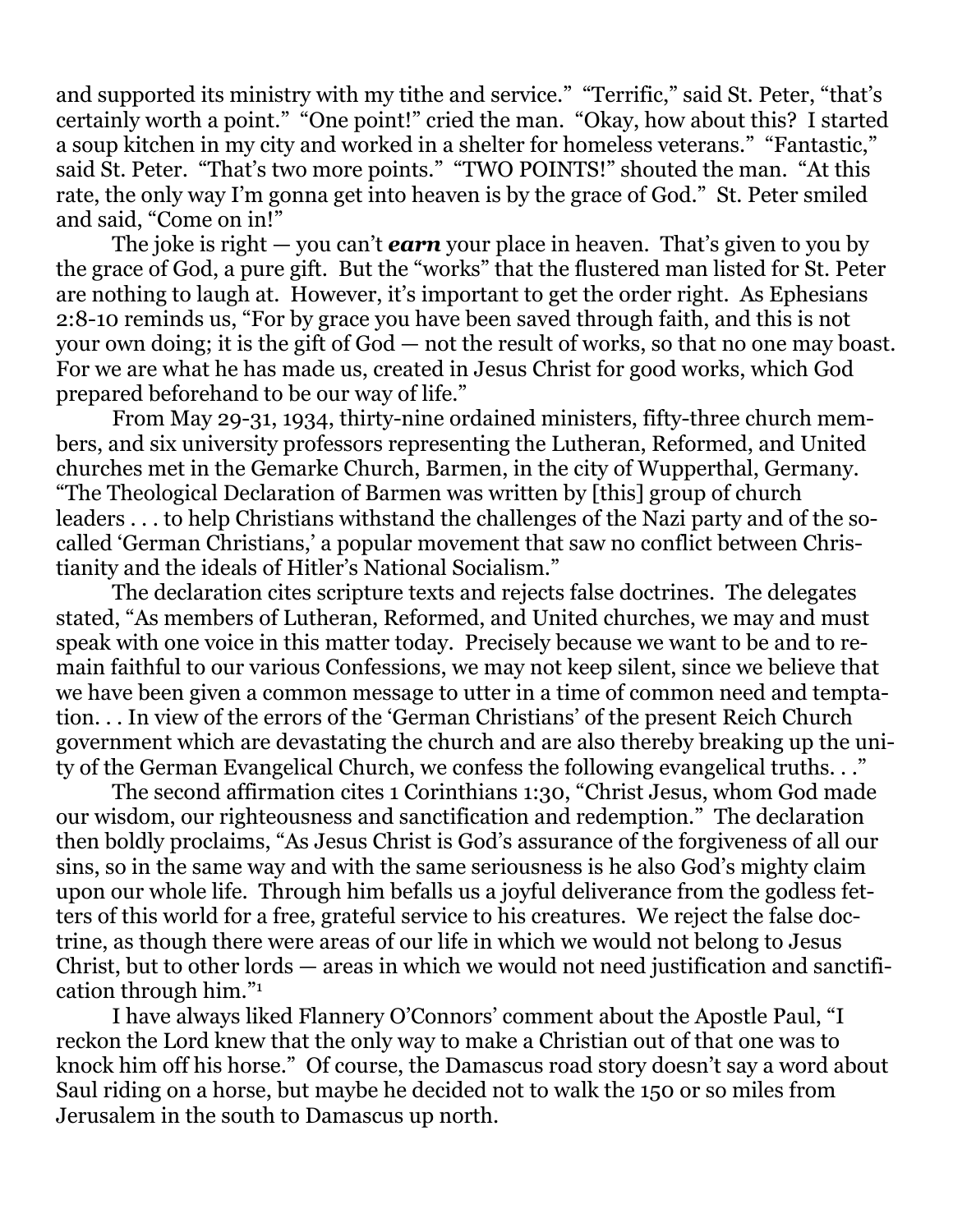Whether Saul was on horseback or on foot when he met the risen Lord in person, he ended up on the ground when a light from heaven flashed around him and a voice said, "Saul, Saul, why do you persecute me?" This story about Saul's "Damascus road experience" is often called "The Conversion of Saul." Certainly Saul was a changed man. However, he wasn't really converted, at least not in the sense of changing from no faith to faith, or from worshiping one God to worshiping another god. Instead, Saul's up-close-and-personal encounter with Jesus redirected Saul's zeal for and devotion to serving God. Saul was called to a new way of life and a new ministry.

 Paul certainly seems to reflect on his Damascus road experience and call to a new life and ministry when he writes to Timothy, "I am grateful to Christ Jesus our Lord, who has strengthened me, because he judged me faithful and appointed me to his service, even though I was formerly a blasphemer, a persecutor, and a man of violence. But I received mercy because I had acted ignorantly in unbelief, and the grace of our Lord overflowed for me with the faith and love that are in Christ Jesus." (1 Timothy 1:12-14)

 Maybe you have had your own Damascus road experience. Perhaps you know someone whose life has been turned around by God's grace and mercy in Jesus Christ. Or, your faith may have been nurtured through the years, quietly and consistently. Nowhere in the New Testament does Paul ever say something like, "Unless you have a dramatic Damascus road experience like mine, your faith is not valid." In fact, in his second letter to Timothy, Paul writes, "I long to see you so that I may be filled with joy. I am reminded of your sincere faith, a faith that lived first in your grandmother Lois and your mother Eunice and now, I am sure, lives in you." (2 Timothy 1:4b-5)

 What the Apostle Paul *does* encourage us believers to do is to lead a life worthy of the calling to which we have been called in Christ Jesus. In our Presbyterian, Reformed theology we talk about the connection between truth and goodness. This is one of the historic principles of our Presbyterian Church (USA) which have been in place since 1788. The connection between truth and goodness is really about how to live out our faith in God. In other words, we hold "that truth is in order to goodness; and the great touchstone of truth, its tendency to promote holiness, according to our Savior's rule, 'By their fruits ye shall know them.' . . . We are persuaded that there is an inseparable connection between faith and practice, truth and duty. Otherwise it would be of no consequence either to discover truth or to embrace it."2

 Last Saturday, Pat Barrow, Jim Sills, and I spent the day at the presbytery office in Elizabethtown with the other members of the Committee on Preparation for Ministry. That committee is charged with the oversight of men and women who are in the process of discerning their call to the ordained ministry of Word and Sacrament. We met with five people. Three were applicants to be enrolled as Inquirers. The inquirer phase is a time to ask questions and to explore God's call. A fourth person who is already an Inquirer brought us up-to-date on his seminary education and ministerial work in Richmond. The fifth person was an applicant for Candidate status. The entire presbytery will vote on October 8 on our committee's recommendation that he be en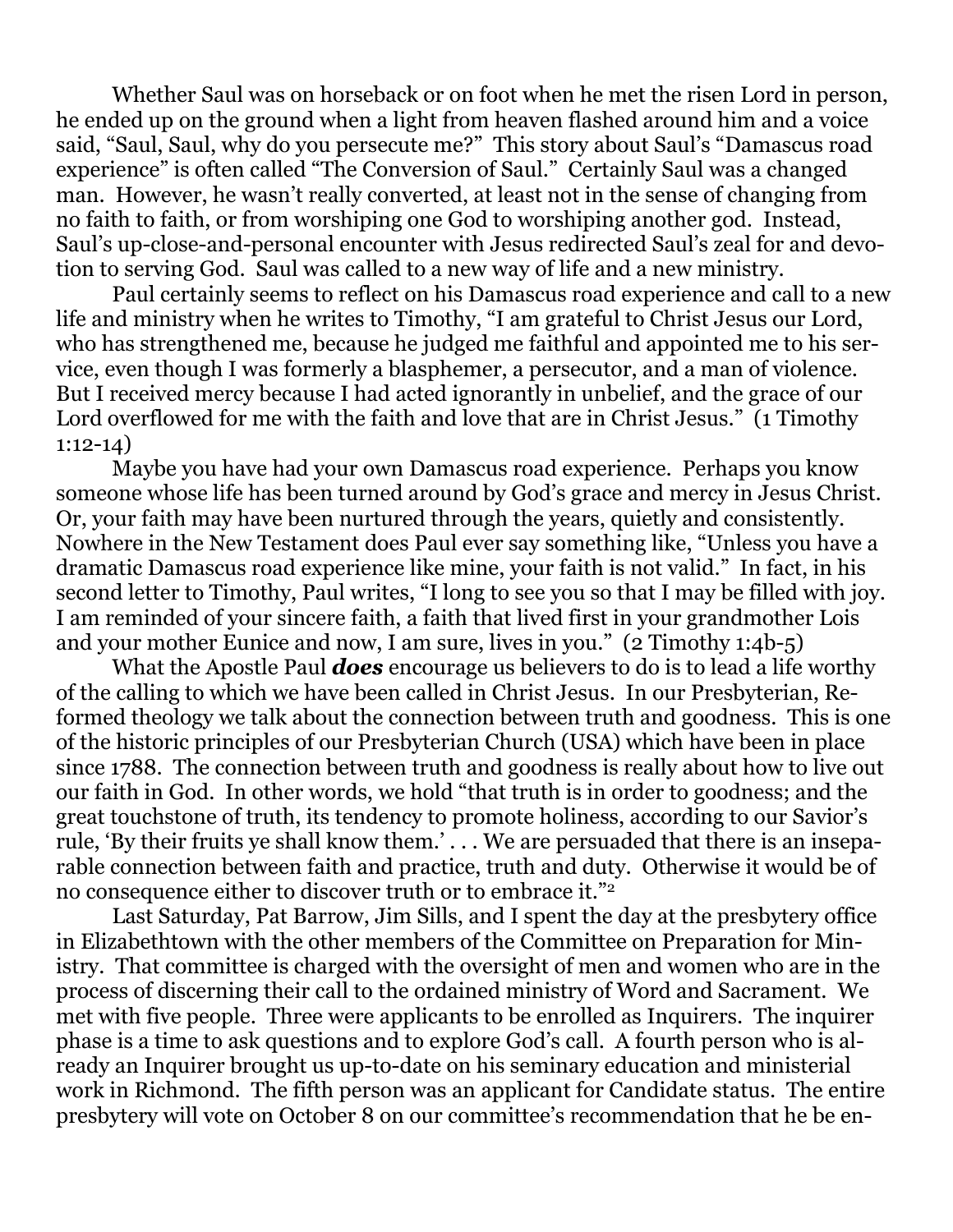rolled as a Candidate. This is the final, major step in the process that leads to ordination as a Teaching Elder in the Presbyterian Church (USA). Two of these people went to seminary right out of college. One person used to be the vice-president of his family's automobile business. Another woman served in the U.S. Army. The final person is currently working as the director of youth ministries at a Presbyterian church. All of these people shared their call stories with us — how "the grace of our Lord overflowed with the faith and love that are in Christ Jesus." In their particular cases, part of their response of gratitude for God's mercy in Jesus Christ is to discern God's call to the ordained ministry of Word and Sacrament.

 Last Sunday at our congregational meeting following worship, you elected Curt, Dean, Linda, Jason, and Geneva to be elders in the session's Class of 2019. In the next couple of months, these elders-elect and I will be learning more about the duties of the office of elder. One of my favorite parts of officer training is hearing people tell their stories of faith and how they try to live out their faith in God in gratitude for the grace and mercy God has shown them in Jesus Christ. In their particular cases, their response of gratitude for God's mercy is, in part, heeding God's call to serve Christ and his church by being ruling elders in the church.

 But we are *all* saved for service, whether it is in the church or in the world around us. Both John Calvin and Martin Luther valued the work of all Christians. They drew a sharp contrast between the traditional call of clergy of the time to be "out of the world" and the Christian call "into the world." As one person has said in reflecting on Luther and Calvin, "[they] regarded vocation as a calling *into* the everyday world. The idea of a calling or vocation is first and foremost about being called by God, to serve Him within his world. . . Activity within the world, motivated, informed, and sanctioned by Christian faith, was the supreme means by which the believer could demonstrate his or her commitment and thankfulness to God. To do anything for God, and to do it well, was the fundamental hallmark of authentic Christian faith. Diligence and dedication in one's everyday life are a proper response to God."3

 How can we say "Thank you" to God for his mercy and grace to us in Christ Jesus? We can certainly begin by joining Paul in his doxology of praise: "To the King of the ages, immortal, invisible, the only God, be honor and glory forever and ever." But we can also say "Thank you" to God by living a life worthy of the calling to which we have been called.

 God's amazing grace has saved wretches like us, but God's grace has not just delivered *us*, but has delivered us for the sake of *others*.

In our gratitude for God's mercy, let us remember that we are also saved to serve.